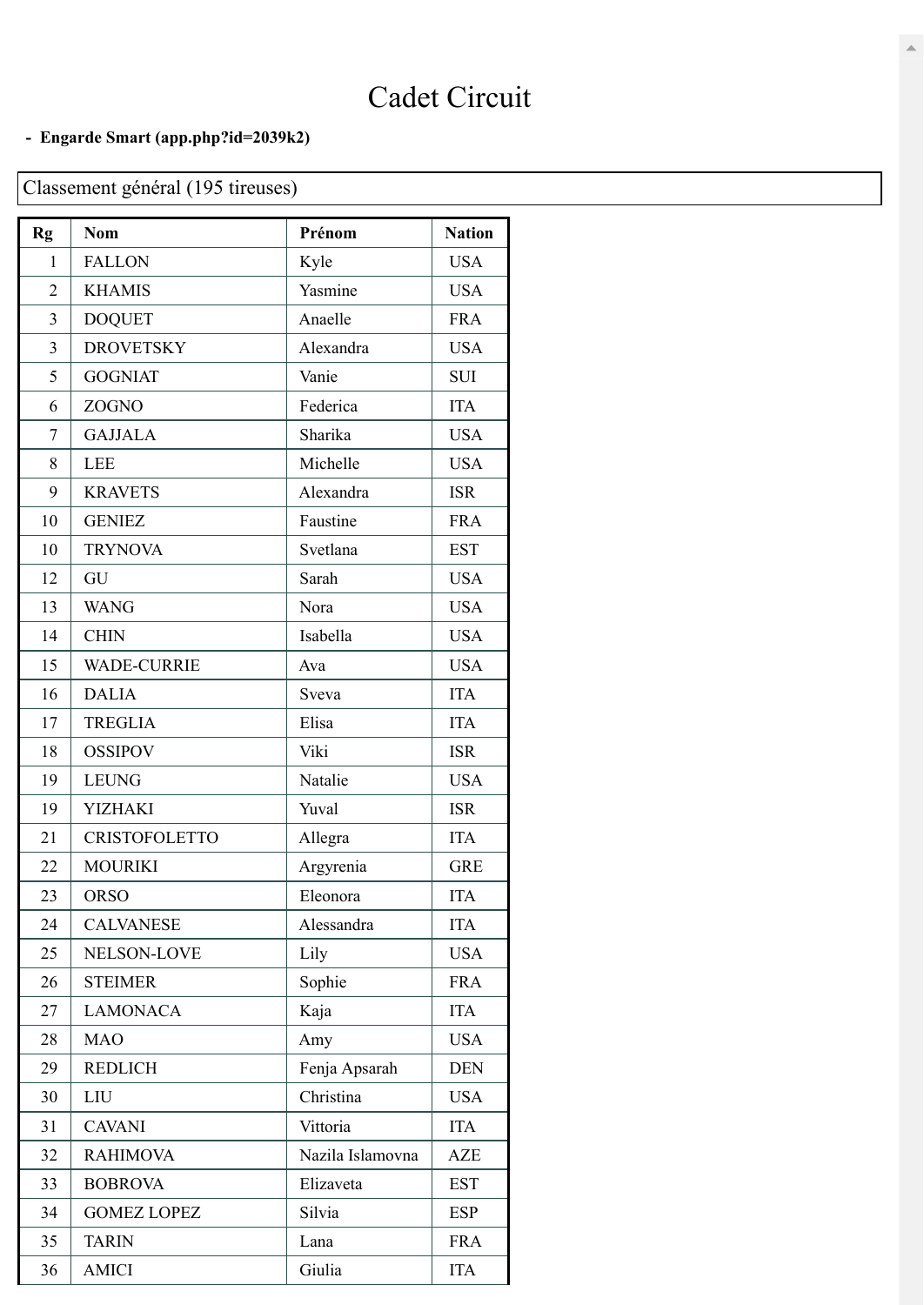| 36 | <b>SHUKUROV</b>         | Mihal       | <b>ISR</b> |
|----|-------------------------|-------------|------------|
| 38 | <b>ACCARDI</b>          | Claudia     | <b>ITA</b> |
| 38 | <b>HEUBI</b>            | Pauline     | <b>SUI</b> |
| 40 | <b>AMLER</b>            | Annika      | <b>GER</b> |
| 40 | <b>COHEN</b>            | Michal      | <b>ISR</b> |
| 42 | <b>STEFFENS</b>         | Eva         | <b>GER</b> |
| 43 | <b>LOZANO PORRAS</b>    | Candela     | <b>ESP</b> |
| 44 | <b>DESCHAMPS</b>        | Agathe      | <b>FRA</b> |
| 45 | <b>LAHAROTTE</b>        | Gwendolyne  | <b>FRA</b> |
| 46 | <b>NICOLI</b>           | Anna        | <b>ITA</b> |
| 47 | <b>RUNIONS</b>          | Emersyn     | <b>USA</b> |
| 48 | <b>CHEVAUX</b>          | Lena        | <b>AUT</b> |
| 49 | <b>TOMIC</b>            | Mariella    | <b>GER</b> |
| 50 | <b>ABDINOVA</b>         | Alfiya Emil | <b>AZE</b> |
| 51 | <b>MEHROTRA</b>         | Anya        | <b>USA</b> |
| 52 | <b>KUZNETSOV</b>        | Victoria    | <b>USA</b> |
| 53 | <b>FREIREICH</b>        | Maya        | <b>ISR</b> |
| 54 | <b>MADRIGNANI</b>       | Benedetta   | <b>ITA</b> |
| 54 | <b>MORTECRETTE</b>      | Enora       | <b>FRA</b> |
| 56 | <b>PROOSVALI</b>        | Anneli      | <b>EST</b> |
| 57 | <b>VITALI</b>           | Asia        | <b>ITA</b> |
| 58 | <b>MARX</b>             | Charlotte   | <b>GER</b> |
| 59 | <b>SAVINO</b>           | Chiara      | <b>FRA</b> |
| 60 | <b>LEBOR</b>            | Hannah      | <b>GBR</b> |
| 61 | <b>GONZALEZ HUERTAS</b> | Martina     | <b>ESP</b> |
| 62 | <b>TEMIRYAEV</b>        | Anna        | <b>USA</b> |
| 63 | <b>LINARES URBINA</b>   | Helena      | <b>ESP</b> |
| 64 | <b>HARTVICK</b>         | Ninon       | <b>FRA</b> |
| 65 | <b>PAULIS</b>           | Giulia      | <b>ITA</b> |
| 66 | <b>LIN</b>              | Katie       | <b>USA</b> |
| 66 | <b>MAIGA</b>            | Magda Louna | SUI        |
| 68 | <b>GREGGI</b>           | Costanza    | <b>ITA</b> |
| 69 | <b>AUTERI</b>           | Caterina    | <b>ITA</b> |
| 70 | <b>MIELKE</b>           | Lisa Marie  | <b>GER</b> |
| 71 | <b>RAILEAN</b>          | Laura       | <b>ROU</b> |
| 71 | <b>SBARZELLA</b>        | Eleonora    | <b>ITA</b> |
| 73 | <b>ABAJO SALCEDO</b>    | Lucia       | <b>ESP</b> |
| 74 | <b>JAANI</b>            | Kleer       | <b>EST</b> |
| 75 | <b>HASANLI</b>          | Khadija     | AZE        |
| 76 | <b>BARON</b>            | Charlie     | <b>FRA</b> |
| 77 | <b>TANT</b>             | Mathilde    | <b>FRA</b> |
| 78 | <b>GULIYEVA</b>         | Aynur Sudef | <b>AZE</b> |
| 79 | <b>MICHAUD</b>          | Mathilde    | <b>SUI</b> |
| 80 | <b>KIM</b>              | Zoe         | <b>USA</b> |
| 81 | <b>CEVIKOL</b>          | Eda         | <b>GER</b> |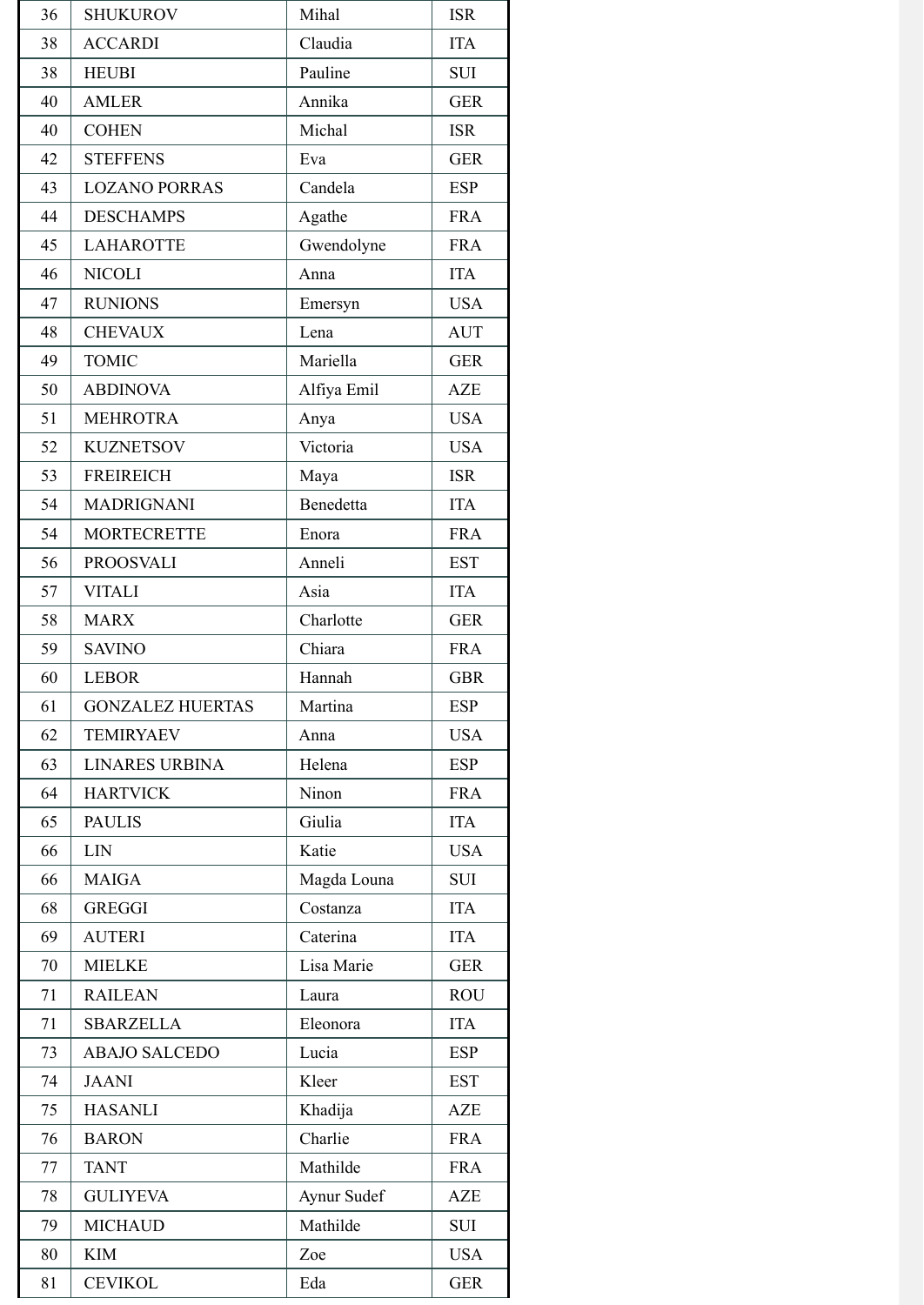| 82  | <b>TRYNOVA</b>            | Julia           | <b>EST</b> |
|-----|---------------------------|-----------------|------------|
| 83  | <b>RANNINGER PEREZ</b>    | Maria Del Pilar | <b>ESP</b> |
| 84  | <b>GIORDANO</b>           | Ginevra         | <b>BRA</b> |
| 85  | <b>TORREGO ALVAREZ</b>    | Martina         | <b>ESP</b> |
| 86  | <b>FERREIRA</b>           | Adelina         | <b>FRA</b> |
| 87  | <b>KALTENBACH</b>         | Philine         | <b>GER</b> |
| 88  | <b>GARCIA BLANCO</b>      | Paula           | <b>ESP</b> |
| 89  | <b>BOXHEIMER</b>          | Sonja           | <b>GER</b> |
| 90  | <b>REID</b>               | Anousheh        | <b>USA</b> |
| 91  | <b>MASCHAS</b>            | Julie           | <b>FRA</b> |
| 92  | <b>ROMAN</b>              | Judith          | <b>FRA</b> |
| 93  | <b>JONYNAITE</b>          | Kamila          | <b>LTU</b> |
| 94  | <b>DUPLANTIER</b>         | Charlotte       | <b>FRA</b> |
| 95  | <b>ELBEZ</b>              | Shana           | SUI        |
| 96  | <b>ROSIELLO</b>           | Giulia          | <b>ITA</b> |
| 97  | <b>HAUBOIS</b>            | Celeste         | <b>FRA</b> |
| 98  | <b>BUSTNES</b>            | Erika           | <b>NOR</b> |
| 99  | <b>BODE</b>               | Josephine       | <b>GER</b> |
| 99  | <b>SCALAMBRIN</b>         | Stella          | <b>SUI</b> |
| 101 | <b>NUESSELER</b>          | Lisa-Marie      | <b>GER</b> |
| 102 | <b>GARCIA HOZ SANCHEZ</b> | Clara           | <b>ESP</b> |
| 103 | <b>ORTEGA</b>             | Aitana          | <b>ESP</b> |
| 104 | <b>BARTHEL</b>            | Cleophee        | <b>FRA</b> |
| 104 | <b>VEGAS ORTEGA</b>       | Lucia           | <b>ESP</b> |
| 106 | LUETZENKIRCHEN            | Lina            | <b>GER</b> |
| 107 | <b>BODGAN</b>             | Elisabeth       | <b>FRA</b> |
| 107 | <b>LARBI</b>              | Rayhana         | <b>FRA</b> |
| 107 | <b>OLSEN</b>              | Nora            | <b>GER</b> |
| 110 | <b>AMIAN</b>              | Laura           | <b>GER</b> |
| 111 | <b>MAIRE</b>              | Meline          | <b>FRA</b> |
| 112 | <b>DOUCI HABANE</b>       | Meriem          | <b>FRA</b> |
| 113 | <b>RAMUZ</b>              | Leonie          | <b>SUI</b> |
| 114 | <b>TUJAS</b>              | Emma            | <b>FRA</b> |
| 115 | RYDER-GARCIA              | Lauren          | <b>GBR</b> |
| 116 | <b>BERNSTEIN</b>          | Viktoria        | <b>GER</b> |
| 117 | <b>HILLIER</b>            | Harriet         | <b>GBR</b> |
| 118 | <b>HEM</b>                | Loan            | <b>FRA</b> |
| 119 | <b>OUILLON</b>            | Diane           | <b>FRA</b> |
| 120 | <b>FALCONNET BIZIOU</b>   | Emma            | <b>FRA</b> |
| 121 | <b>RANK</b>               | Marie Leonore   | <b>GER</b> |
| 122 | <b>GOUZY</b>              | Chloe           | <b>FRA</b> |
| 123 | <b>ILLIG</b>              | Fiona           | <b>GER</b> |
| 124 | <b>BOURGEOIS</b>          | Juliette        | <b>FRA</b> |
| 125 | <b>GABUTTI</b>            | Anna            | SUI        |
| 126 | <b>BADEA</b>              | Erica           | <b>ROU</b> |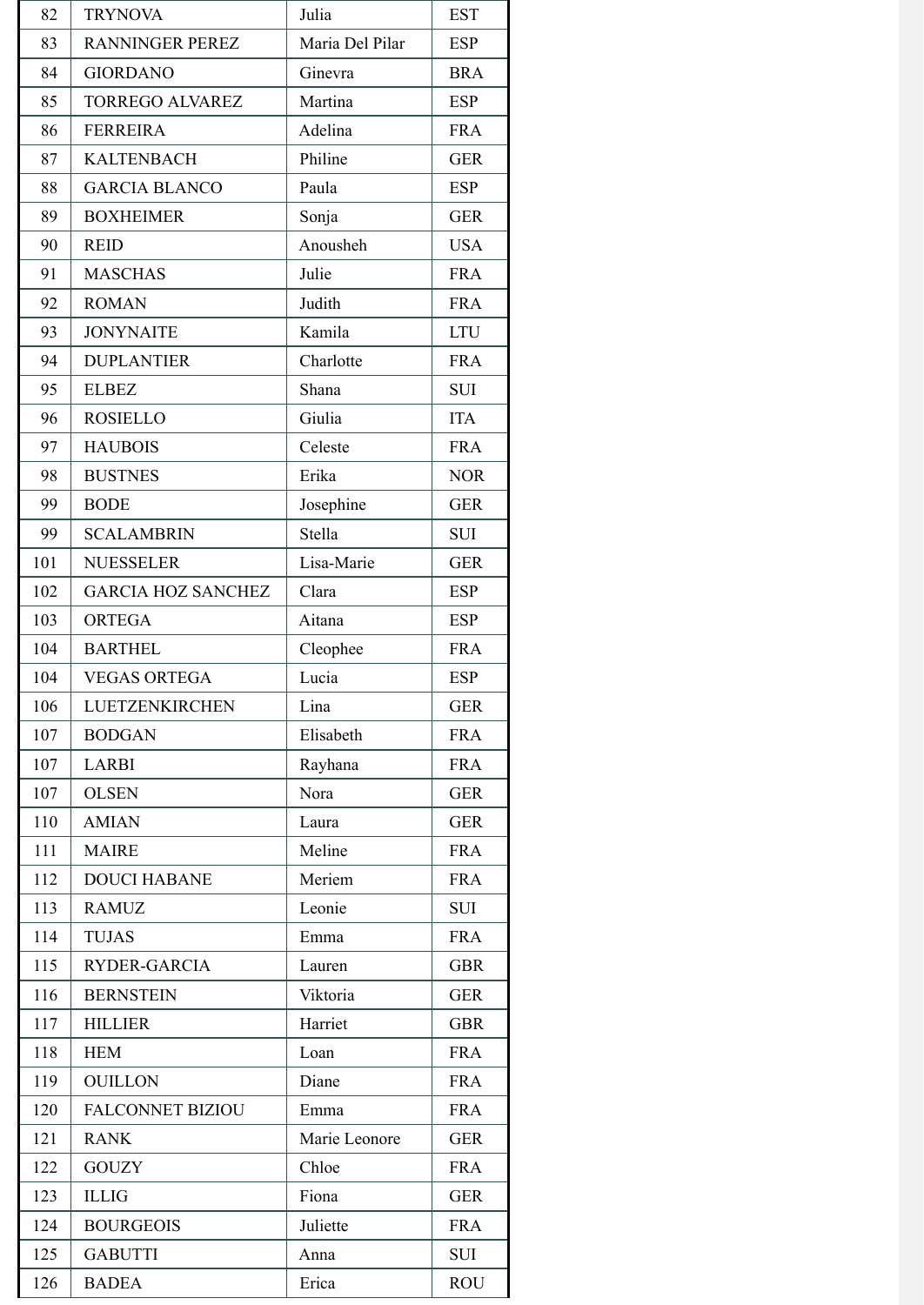| 127 | <b>CATINON</b>            | Fanny        | <b>FRA</b> |
|-----|---------------------------|--------------|------------|
| 128 | <b>SZALAY</b>             | Clara        | <b>GER</b> |
| 129 | RAMIREZ PEINADO           | Sofia        | <b>ESP</b> |
| 130 | <b>MOYA</b>               | Ophelie      | <b>FRA</b> |
| 131 | <b>ARAD</b>               | Mai          | <b>ISR</b> |
| 132 | <b>MATHIEU</b>            | Laurine      | <b>FRA</b> |
| 133 | <b>FAUGERAS-MICHEL</b>    | Mathilde     | <b>FRA</b> |
| 134 | <b>SANZ DEL POZO</b>      | Maria        | <b>ESP</b> |
| 135 | <b>FREMEAUX</b>           | Marieke      | <b>FRA</b> |
| 136 | <b>GIULIANO</b>           | Barbara      | <b>ITA</b> |
| 137 | <b>IBRANYAN</b>           | Linda        | <b>SUI</b> |
| 138 | <b>RUSSELL</b>            | Amelie       | <b>GBR</b> |
| 138 | <b>VANEECLOO</b>          | Louison Dewi | <b>FRA</b> |
| 140 | <b>SMOLIK</b>             | Jade         | <b>FRA</b> |
| 141 | <b>ROUDIER</b>            | Kelia        | <b>FRA</b> |
| 142 | <b>MILJEVIC</b>           | Elsa         | <b>FRA</b> |
| 143 | <b>DELAUNAY</b>           | Anouk        | <b>FRA</b> |
| 144 | <b>LEFORT</b>             | Apolline     | <b>FRA</b> |
| 144 | <b>PAGES</b>              | Jade         | <b>FRA</b> |
| 144 | <b>PIATTI</b>             | Katerina     | <b>ITA</b> |
| 147 | <b>RUIZ VAZQUEZ</b>       | Maria        | <b>ESP</b> |
| 148 | <b>YOOSEFI</b>            | Daria        | <b>GER</b> |
| 149 | <b>CALLAGHAN</b>          | Haleena      | <b>GBR</b> |
| 150 | <b>EADIE</b>              | Olivia       | <b>GBR</b> |
| 151 | <b>BUCSA</b>              | Ioana        | <b>ROU</b> |
| 151 | <b>JONES</b>              | Sabrina      | <b>GBR</b> |
| 153 | PINYOL TOMAS              | Daniela      | <b>ESP</b> |
| 154 | <b>LUMINEAU</b>           | Juliet       | <b>GBR</b> |
| 154 | <b>TONDEUR</b>            | Marine       | <b>FRA</b> |
| 156 | <b>HARTMANN</b>           | Lilly        | <b>AUT</b> |
| 157 | <b>ANDREWS</b>            | Millie       | <b>GBR</b> |
| 158 | <b>GORIAUX</b>            | Tessa        | <b>FRA</b> |
| 159 | <b>MIRONOV</b>            | Leana        | <b>EST</b> |
| 159 | <b>QUIOT</b>              | Margaux      | <b>FRA</b> |
| 161 | <b>ALFONSI</b>            | Clothilde    | <b>FRA</b> |
| 162 | <b>VAILLAND</b>           | Melia        | <b>FRA</b> |
| 163 | <b>FABRE GIANCOLA</b>     | Nina         | <b>FRA</b> |
| 163 | <b>HINDLE</b>             | Aeryn        | <b>GBR</b> |
| 165 | <b>HOLLAND</b>            | Gabrielle    | <b>GBR</b> |
| 166 | <b>ESPINOSA BARTOLOME</b> | Carla        | <b>ESP</b> |
| 167 | <b>EVERETT</b>            | Maisie       | <b>GBR</b> |
| 168 | <b>CRAWFORD-BRUNT</b>     | Claudia      | <b>GBR</b> |
| 168 | <b>DRESSE</b>             | Juliette     | <b>FRA</b> |
| 168 | <b>SCHANGEL</b>           | Margaux      | <b>FRA</b> |
| 168 | <b>ZWICKER</b>            | Isabella     | <b>GER</b> |